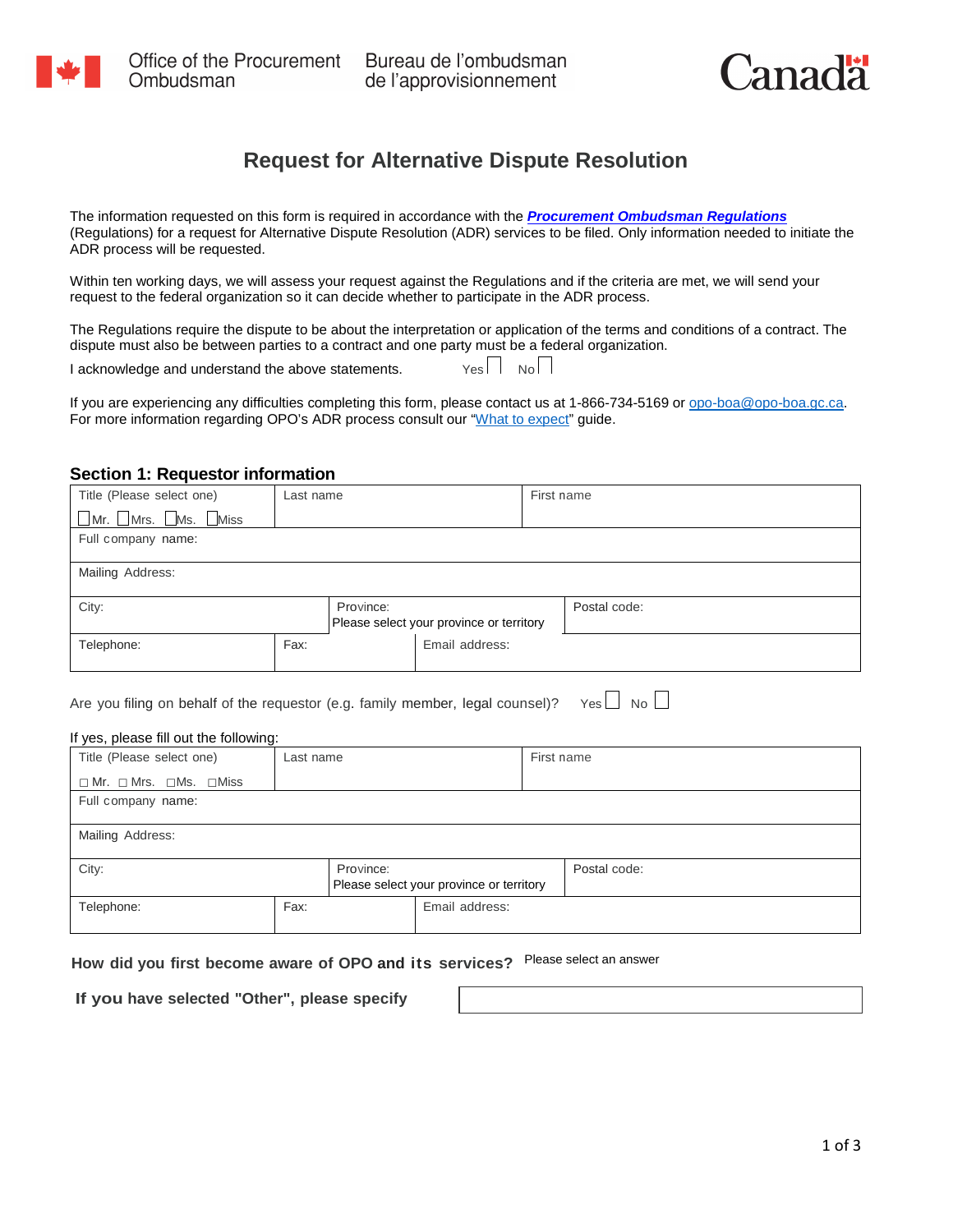### **Section 2: Please list all the issues.**

Please provide details for each issue and any supporting documentation.

**Are you submitting additional information by fax or mail?** □ Yes □ No Such as any correspondence and written information related to this dispute. Please note that OPO requires a copy of the contract in question.

### **Section 3: Please identify the other party to the contract involved in your contract dispute.**

**Section 4: Have you contacted the other party identified in Section 3 to resolve your dispute?** If yes, please provide a brief description of what happened and the relevant dates.

#### **Section 5: Consent**

|                                                                                                  | Yes | No |
|--------------------------------------------------------------------------------------------------|-----|----|
| Do you provide your consent, at this time, to the Office of the Procurement Ombudsman to contact |     |    |
| the other party to the contract, identified above, in an attempt to resolve your issue(s)?       |     |    |